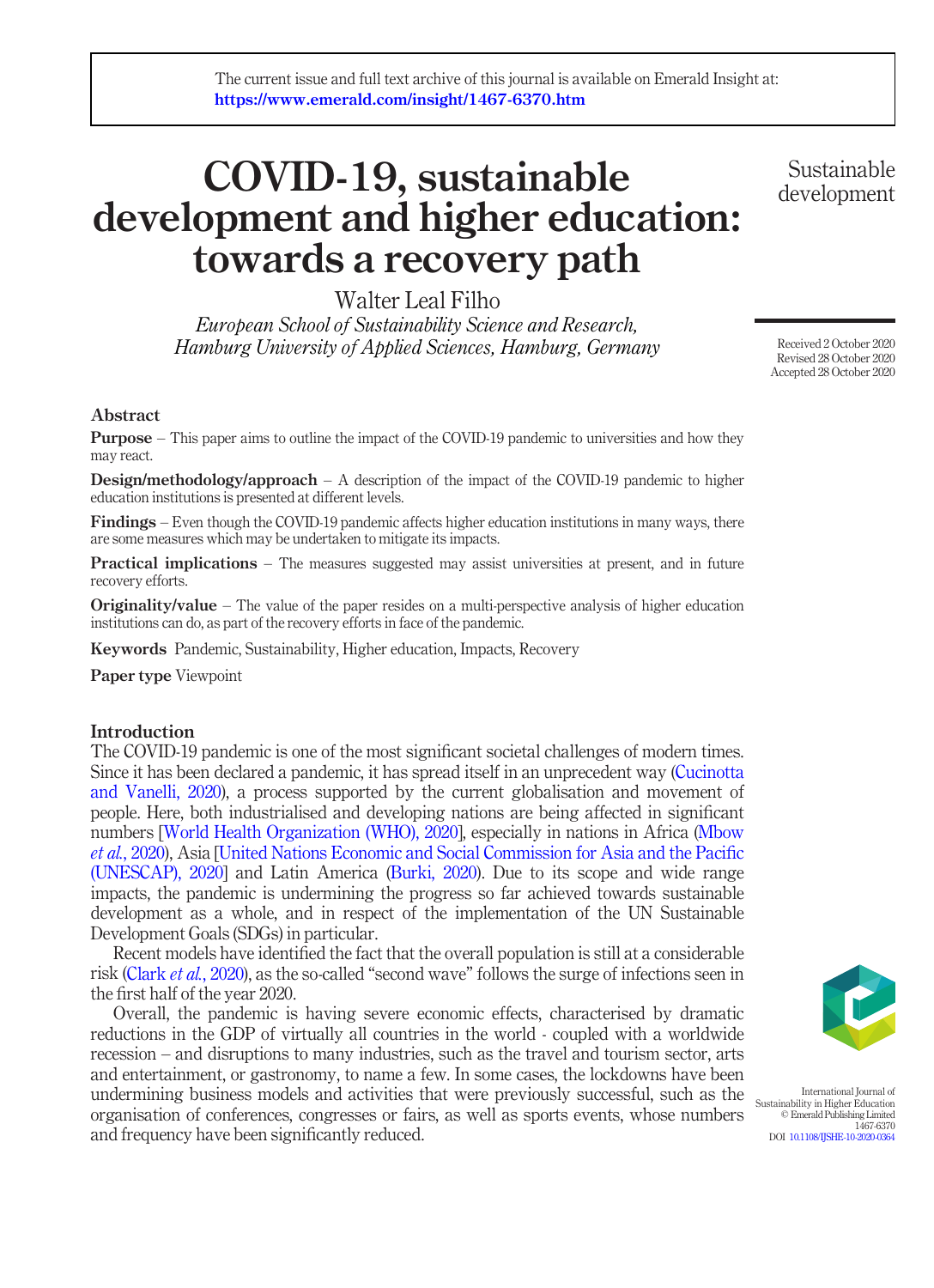<span id="page-1-0"></span>Figure 1.

pandemic

The high levels of unemployment associated with COVID-19, especially in the developing world, are also a side effect of the pandemic, which continues to negatively affect their economies. But the impacts of COVID-19 are not only of an economic nature. As shown in [Figure 1](#page-1-0), they have been wide ranging.

The pandemic has also revealed serious weaknesses in governance and policy-making across many sectors. Regarding the higher education sector, the crisis caused by COVID-19 has also severely affected the standard operations and processes followed at universities. In many cases, the drops in student numbers are forcing many universities to cut costs and reduce provisions for materials and staff to cope with an unprecedented phenomenon.

In the field of research, the lockdowns have also led to many challenges, including delays in the execution of research projects. One of the problems is that, due to delays and the fact that some of the running costs of projects – especially those that were expected to be completed in 2020 – still continued during the pandemic (e.g. salary costs, use of equipment and rent of office and facilities), their budgets have often been exhausted. This, in turn, means that substantial financial losses are expected, as the non-planned additional costs will add a further burden to the budgets of universities, some of which are ill-equipped to afford such cost increases.

### The COVID-19 pandemic and sustainable development: paving the way for a recovery

As far as sustainable development is concerned, the pandemic has shown how much can be achieved through an emphasis on sustainability. Many universities were able to reduce their energy consumption and waste production during the pandemic, whereas others have used the time to reflect on the sustainability of some practices such as business travel by members of staff.

As the recovery efforts now become intensified, there is a unique opportunity to rethink about some of the business models used by higher education institutions, and perhaps revise some practices, with a view to making higher education institutions more sustainable.

A five-point plan that higher education institutions could find helpful might include the following approaches:

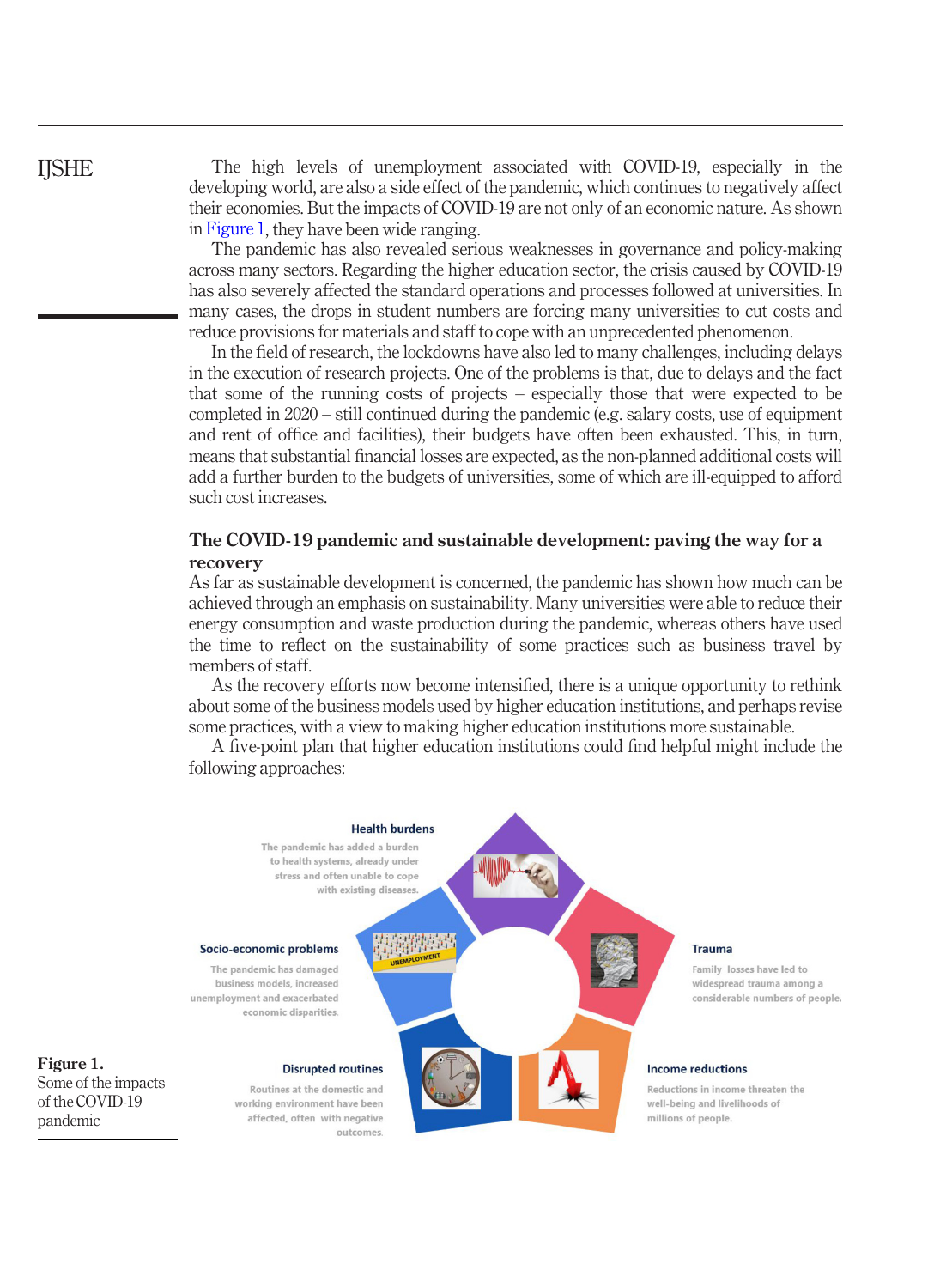- (1) Prepare and implement institutional strategies based on knowledge on how to cope with the virus, coupled with a sustainability approach. Stopping the spread of the virus is a priority. In this context, in addition to measures related to hygiene and social distancing, it is important to reflect on and redesign the ways universities consume resources such as water and energy, identifying ways to curb consumption, lower their environmental impacts and, inter alia, reduce costs as part of institutional efforts to cope with the pandemic.
- (2) Use the wide body of information now available on the many socio-economic and health impacts of COVID-19 as part of teaching courses, also outlining how unsustainable some practices are (e.g. consumption of animal products, unnecessary travel) and reflecting on them.
- (3) Explore the opportunities to expand the spectrum of interdisciplinary research on the connections between COVID-19 and sustainable development. The transformative power of research can help to both cover the substantial knowledge gaps and also generate income by securing external funding for interdisciplinary projects that may, inter alia, alleviate the pressure on the budgets of universities, many of which are no longer able to provide large-scale funding for internal projects.
- (4) Reflect on ways to reduce the carbon footprint of higher education institutions by using environmentally friendly means to reduce the constraints in academic activities and international cooperation. For instance, the large amount of  $CO<sub>2</sub>$ emissions associated with the energy needed to power servers for on-line meetings may be compensated by switching to internet service providers whose servers are powered by renewable energy. This is a simple yet effective step.
- (5) Mobilise staff and students likewise, not only to promote measures to keep them safe from the virus but also to reflect on their own contribution towards their sustainability and that of their institutions. For example, during times of social isolation or home office, staff and students can be encouraged to avoid use of plastic packaging, plan the right amount of food needed so as to avoid food waste, or engage in saving energy with home appliances.

The future success of many universities in the long term will depend not only on how they respond to the financial challenges that COVID-19 poses to them but also on how they address the sustainability ones.

It is hoped that the measures herewith described may be helpful in drawing a recovery path, as well as in aiding universities to become more resilient long after the pandemic has subsided.

#### Note

1. The European School of Sustainability Science and Research (ESSSR) <https://esssr.eu/> has setup a support programme to those universities which may need support or advice on how to engage of a sustainability path in the face of the pandemic. Interested organisations should contact ESSSR at: [esssr@ls.haw-hamburg.de](mailto:esssr@ls.haw-hamburg.de)

#### References

- <span id="page-2-0"></span>Burki, T. (2020), "COVID-19 in Latin America", The Lancet Infectious Diseases, Vol. 20 No. 5, pp. 547-548, available at: [www.thelancet.com/journals/laninf/article/PIIS1473-3099\(20\)30303-0/fulltext](http://www.thelancet.com/journals/laninf/article/PIIS1473-3099(20)30303-0/fulltext)
- <span id="page-2-1"></span>Clark, A., Jit, M., Warren-Gash, C., Guthrie, B., Wang, H.H.X., Mercer, S.W., Sanderson, C., McKee, M., Troeger, C., Ong, K.L., Checchi, F., Perel, P., Joseph, S., Gibbs, H.P., Banerjee, A., Eggo, R.M.,

Sustainable development